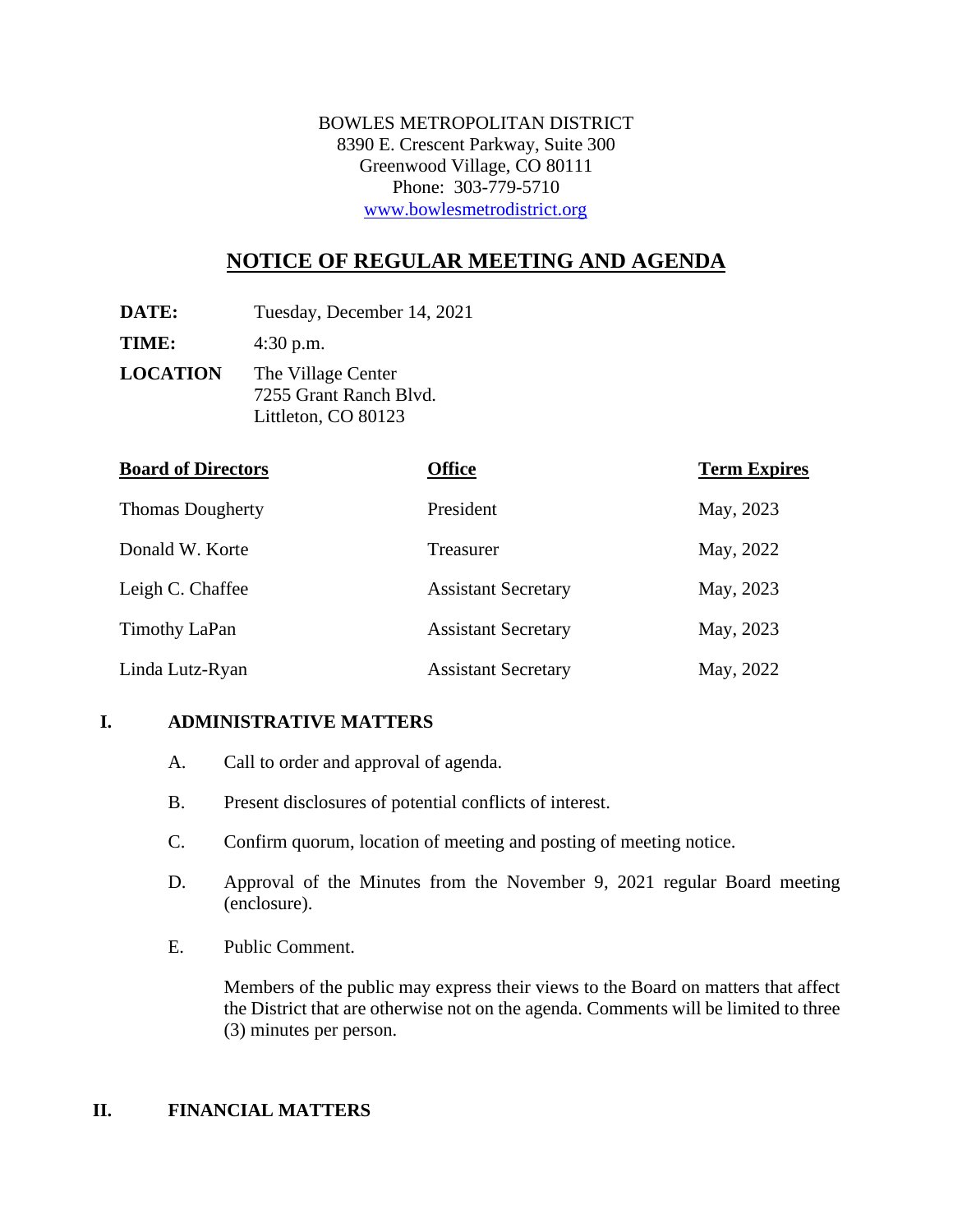- A. Review and consider approval of October 31, 2021 Financial Statements (enclosure).
- B. Review and consider approval of claims in the amount of \$161,371.31 (enclosure).
- C. Other.

## **III. MANAGER MATTERS**

- A. Operational Updates and Action Items
	- 1. Landscape:
		- a. Work Order Summary
		- b. Update on Hydro Systems KDI project and irrigation mapping.
	- 2. Davey Tree:
		- a. General Update
	- 3. Park Update:
		- a. Review and consider approval of CDR Construction LLC updated proposal to replace gazebo deck and structure in an amount of \$\_\_\_\_\_ (enclosure).
	- 4. Signage Update:
		- a. Isthmus Park informational signs
- B. Review and consider approval of the following engagement letters/service agreements with District consultants:
	- 1. 2022 Service Agreement with Construction Done Right for General Maintenance (enclosed)
	- 2. 2022 Service Agreement with Davey Tree for Plant Heath Care (enclosed)
	- 3. 2022 Service Agreement with EcoResource Solutions for Cattail Treatment (enclosed)
	- 4. 2022 Service Agreement with EcoResource Solutions for Pond Maintenance (enclosed)
	- 5. 2022 Service Agreement with EcoResource Solutions for Water Quality